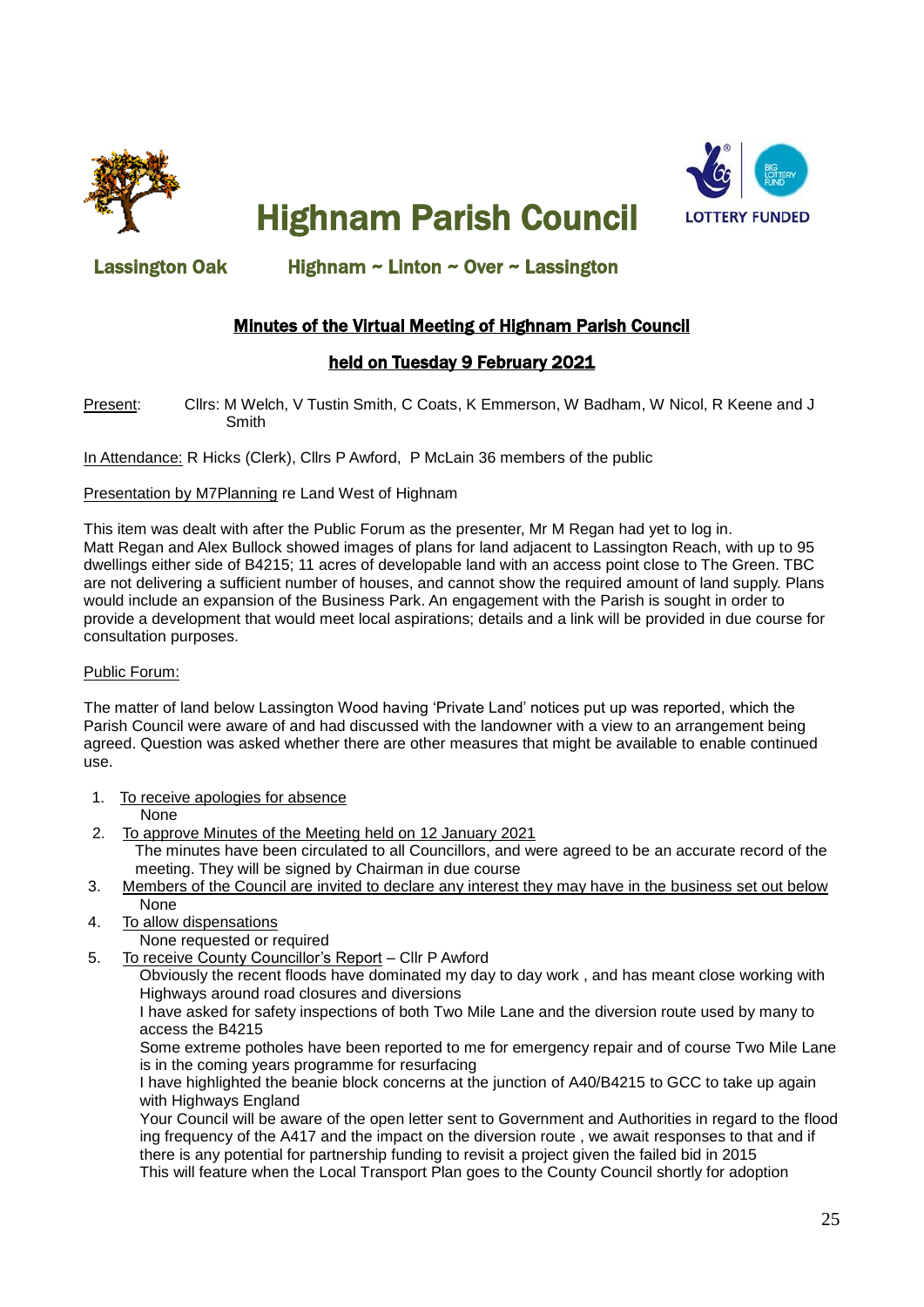You are also aware of the County Council Scrutiny Panel that is looking into flood impacts on infra structure and the travelling Public. Districts and Parishes are to be included in that data gathering so your Parish work can feed in to that Panel. Q was asked whether the works in Two Mile Lane would be a 'proper' job or patching; A was a proper job. Further Q was asked whether proper passing places could be established.

6. To receive District Councillor's Report – Cllrs J Smith & P McLain

 Unfortunately the Ward has experienced a lot more flooding. In Highnam it seems to have remained in Two Mile Lane. Tirley, Haw Bridge, Forthampton and Chaceley have not been so lucky. The Planning Department is understaffed and is one Enforcement Officer short. Staff have been re deployed to help with Covid related issues. There is also no control over the number of Planning Applications the Council receive, so dealing with these may be slower than would be liked. Next years budget for the Borough has been approved. It is well balanced and there will be no redundancies. This puts the Borough in a good place to meet future challenges. Council tax has gone up £5 a year on a Band D property.

 Both Consultations on the New Forest of Dean Hospital and Fit for the Future, addressing the current Hospitals Trust, haver produced some good papers that can be read on the GCC website. Worth a read if anyone is interested.

 Cllr McLain further reported that development resulting from JCS had seen what might be considered to be inappropriate development which could be blamed for some of the recent flooding.

7. To receive Clerks Report and Correspondence

The Clerks membership to SLCC has been renewed.

 As requested, letters to residents regarding overgrown hedges have been written and delivered; it is pleasing to see that two of the three hedges have been attended to.

 A further letter regarding the grass verge at 5 Peters Field has produced an irate response from the resident, who feels that Council should have made a personal approach. Apparently, they still have work to complete which could result in further verge damage, but the intention is to make good and turf the area when works are complete. The resident feels that Council should apologise for the up set; We did point out that if Council had been made aware (as opposed to posting on Highnam Notice board) of the plans, a letter would not have been necessary.

 You will be aware that the licence for EWG works has been agreed, and we have now placed the or der for the three wooden sculptures.

8 Finance –

|                  | TO applove invoices for payment |        |    |  |        |  |  |
|------------------|---------------------------------|--------|----|--|--------|--|--|
| 28 January 2021  | <b>Admin Costs</b>              | S/O    |    |  | 547.95 |  |  |
| 28 January 2021  | Lucy Grove                      | Online | 19 |  | 108.98 |  |  |
| 28 January 2021  | R D Hicks (Zoom)                | Online |    |  | 14.39  |  |  |
| 10 February 2021 | <b>SLCC</b>                     | Online | 31 |  | 112.00 |  |  |
| 10 February 2021 | Evo Design (HHG-S106)           | Online | 19 |  | 154.00 |  |  |
| 10 February 2021 | Hugh James                      | Online | 19 |  | 720.00 |  |  |
| 10 February 2021 | TBC                             | Online | 19 |  | 400.00 |  |  |
|                  |                                 |        |    |  |        |  |  |

To approve invoices for payment

ii. To approve appointment of GAPTC Internal Auditor for 202/21 Audit

Proposed Cllr Coats, seconded Cllr Smith, all in favour

9. To receive and comment on Planning Applications

|                 | 1.20/01263/PDAFU   Over Farm, GL2 8DB | Change of use of agricultural building to           |  |  |
|-----------------|---------------------------------------|-----------------------------------------------------|--|--|
|                 |                                       | commercial use                                      |  |  |
| 2. 21/00013/FUL | 18 Park Brake, GL2 8EJ                | Erection of single storey rear extension            |  |  |
| 3. 21/00042/FUL | 141 Maidenhall, GL2 8DJ               | Removal of existing conservatory and erection of    |  |  |
|                 |                                       | single storey rear extention, with associated works |  |  |
| 4. 21/00041/FUL | 7 Cams Ground, GL2 8LZ                | Erection of single storey side extension            |  |  |
| 5. 21/00053/FUL | 1 Poppy Field, GL2 8LU                | Erection of two storey side extension               |  |  |
| 6. 21/00095/FUL | 18 Stoney Field, GL2 8LY              | Erection of summerhouse                             |  |  |
| 7. 21/00107/FUL | 1 Farthing Croft, GL2 8EQ             | Erection of single storey rear extension            |  |  |

Items 1,2,3,4,6 – no objection

 Item 5 – concern that extension means a loss of parking spaces, which can only increase on-road parking

 Item 7 – concern regarding overdevelopment. This property has previously been extended 10. To discuss NDP Review

NDP Planning Group were meeting on 10 February to consider presentation, and then report to PC.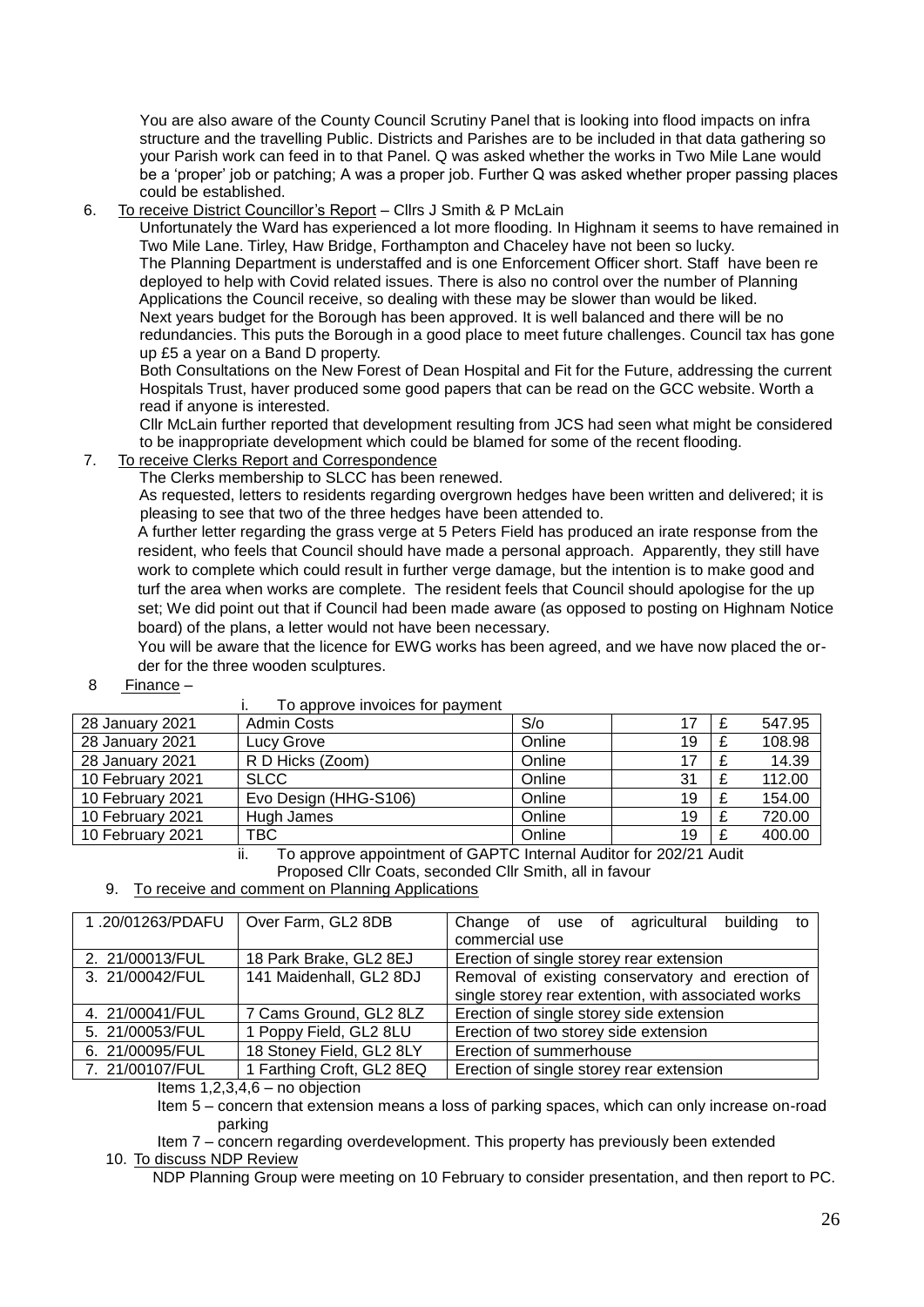Next to move forward with public consultation and an update to TBC. Objections have been submitted on the proposed Churcham development, with reference also to A417 flooding.

11.. To receive update on Parish Plan Refresh

 TBC are making progress and will soon be going out to tender, and reporting back to PC by late March. It is hoped that construction will start by end of May , with completion late June. Details of Recreation Park improvements are being worked on; EWG have a lot going on, and are considering taking out a licence for Butterfly Cresent which was not renewed.

12. To discuss overgrown hedges/footpaths

 Some progress has been achieved, and other sites where action may need to be taken are now being considered

13. To discuss HCCT

 Suggestion was made that we ask HCCT to provide PC with an annual report, and an update on Old School improvements. Q was asked as to what would happen if Trust was dissolved and responsibilities fell back on PC

14. Communications

 Comment made that Parish Council could benefit from the introduction of some Councillors

15. Bank Reconciliation

## Bank Reconciliation December 2020

# Lloyds Bank Account

| <b>Bank Balance at 1 December</b> | 63,815.97 | <b>Payments December</b>    | 11,442.54 |
|-----------------------------------|-----------|-----------------------------|-----------|
|                                   |           | <b>Outstanding Payments</b> | 0.00      |
| <b>Receipts November</b>          | 721.00    | <b>Restricted Funds</b>     | 16,524.55 |
| (on behalf of HGNS)               |           | Available Balance           | 36,463.85 |
|                                   |           | Bank Balance at 31 December | 52,984.84 |
|                                   |           | Petty Cash                  | 3.56      |
|                                   |           | <b>Total Balance</b>        | 52,988.40 |
| <b>Restricted Funds</b>           |           |                             |           |
| <b>Council Reserves</b>           | 4,496.07  |                             |           |
| <b>Project Reserves</b>           | 7,555.21  |                             |           |
| <b>NDP Reserves</b>               | 4378.21   |                             |           |
| Fun Day Proceeds                  | 95.06     |                             |           |
|                                   | 16,524.55 |                             |           |

#### 16. Residual Items

- 1 Flooding has been reported around Brimsome Meadow area
- 2 Concern was expressed about tipping above Over Farm Market this had been reported toTBC today
- 3 Q was asked why A40 was to be closed, and why some street lights were not functioning
- 4 Concern was raised regarding lane merging problems at Highnam roundabout
- 5 Cllr Keene was thanked for his endeavours regarding A40 flooding problems
- 6 TBC were thanked regarding their swift action in dealing with the ditch adjacent to Recreation ground
- 7 Reference was made to problems being experienced with Lassington Reach land management company

Meeting closed at 8.23pm

Next Meeting 9 March 2021 at 7.30pm by Zoom